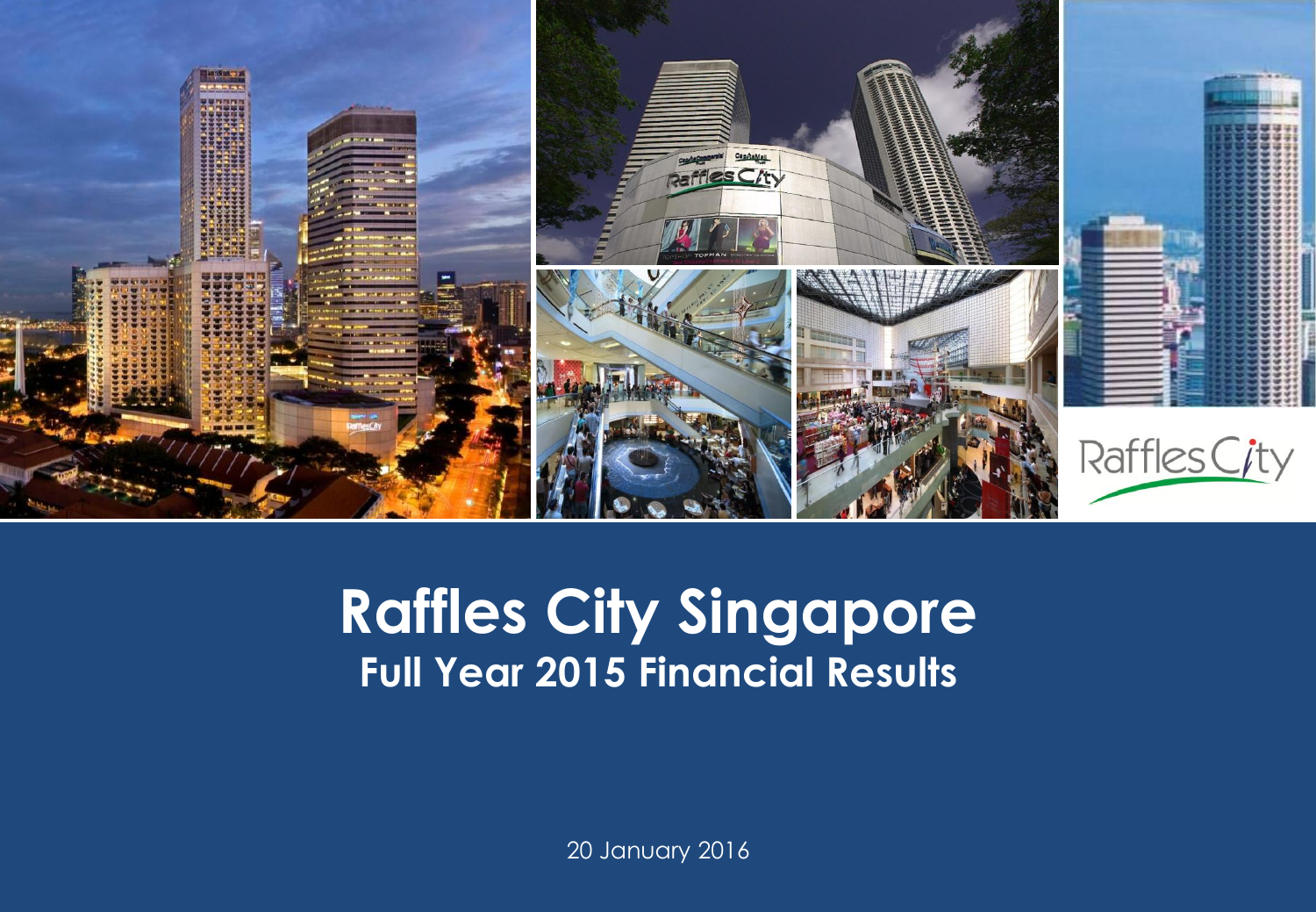

**Raffles City Singapore is jointly owned by CapitaLand Commercial Trust (CCT) and CapitaLand Mall Trust (CMT) through RCS Trust, and jointly managed by CapitaLand Commercial Trust Management Limited (CCTML) and** Capitaland Mall Trust Management Limited (CMTML). CCT has 60.0% interest and CMT has 40.0% interest in RCS **Trust. This presentation shall be read in conjunction with the respective 2015 Full Year Unaudited Financial Statement Announcements released for CCT and CMT.**

This presentation may contain forward-looking statements. These forward-looking statements involve known and unknown risks, uncertainties and other factors that may cause the actual results, performance or achievements to be materially different from any future results, performance or achievements expressed or implied by the forward-looking statements. Forward-looking statements involve inherent risks and uncertainties. A number of factors could cause the actual results or outcomes to differ materially from those expressed in any forward-looking statement. Representative examples of these factors include (without limitation) general industry and economic conditions, interest rate trends, cost of capital and capital availability, competition from other developments or companies, shifts in expected levels of occupancy rate, property rental income, charge out collections, changes in operating expenses (including employee wages, benefits and training costs), governmental and public policy changes and the continued availability of financing in the amounts and the terms necessary to support future business. You are cautioned not to place undue reliance on these forward-looking statements, which are based on the current view of management on future events.

This presentation is for information only. No representation or warranty expressed or implied is made as to, and no reliance should be placed on, the fairness, accuracy, completeness or correctness of the information or opinions contained in this presentation. Neither CCTML or CMTML or any of their affiliates, advisers or representatives shall have any liability whatsoever (in negligence or otherwise) for any loss howsoever arising, whether directly or indirectly, from any use, reliance or distribution of this presentation or its contents or otherwise arising in connection with this presentation.

This presentation also does not constitute an invitation or offer to acquire, purchase or subscribe for units in CCT and/or CMT.



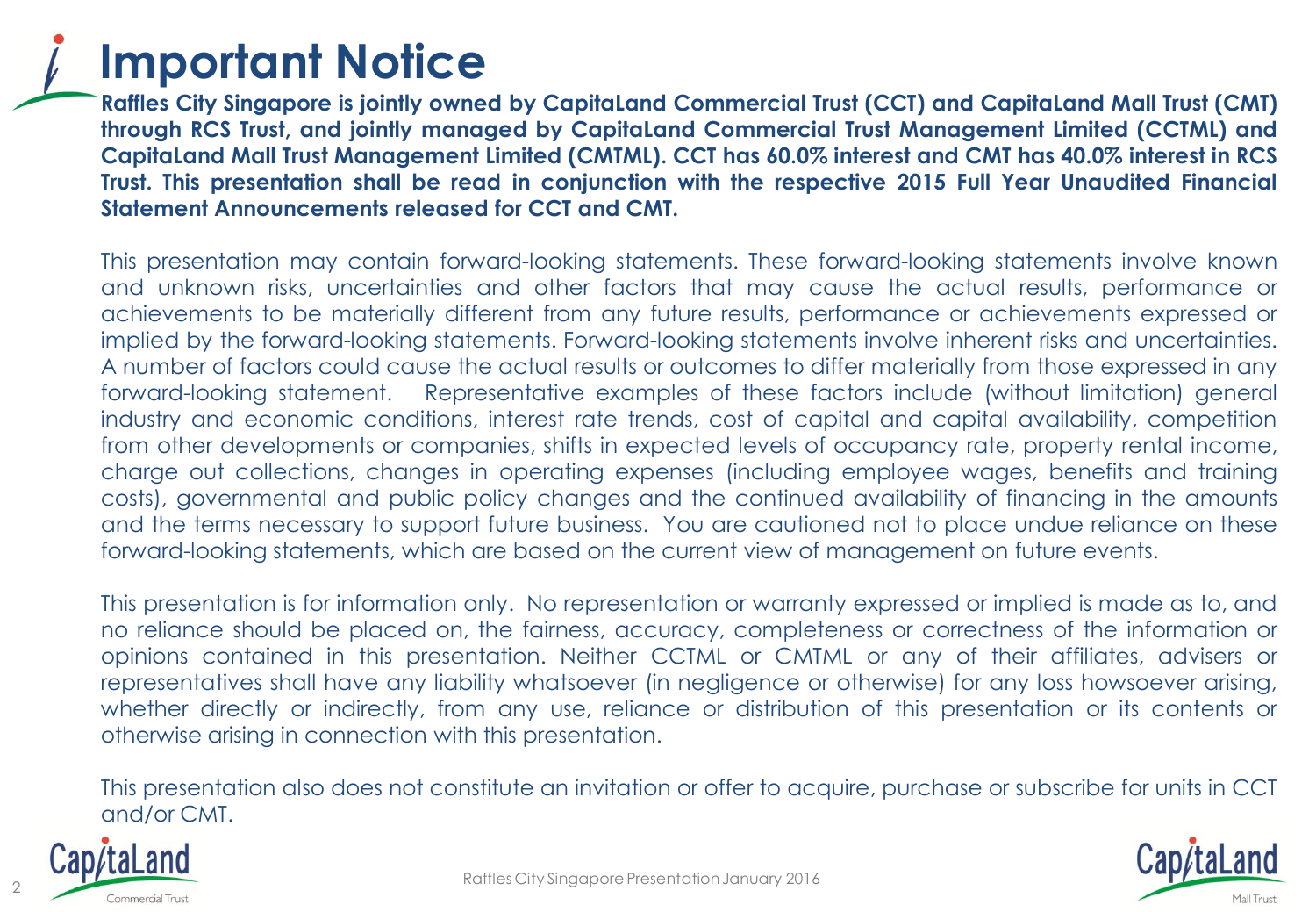

|                      | CCT's 60% Interest |                                  |               | <b>RCS Trust</b><br>100% |                 |                |
|----------------------|--------------------|----------------------------------|---------------|--------------------------|-----------------|----------------|
|                      | <b>FY 2015</b>     | <b>FY 2014</b><br><b>S\$'000</b> |               |                          | <b>Variance</b> | <b>FY 2015</b> |
|                      | <b>SS'000</b>      |                                  | <b>SS'000</b> | $\%$                     | <b>SS'000</b>   |                |
| <b>Gross Revenue</b> | 140,613            | 139,496                          | 1,117         | 0.8                      | 234,355         |                |
| - Office             | 22,841             | 22,806                           | 35            | 0.2                      | 38,068          |                |
| - Retail             | 60,989             | 60,534                           | 455           | 0.8                      | 101,648         |                |
| - Hotel              | 51,424             | 51,004                           | 420           | 0.8                      | 85,707          |                |
| - Others             | 5,359              | 5,152                            | 207           | 4.0                      | 8,932           |                |

| Net Property Income | 103,883 | 102,106 | 1.777 |  | 173,139 |
|---------------------|---------|---------|-------|--|---------|
|---------------------|---------|---------|-------|--|---------|





Raffles City Singapore Presentation January 2016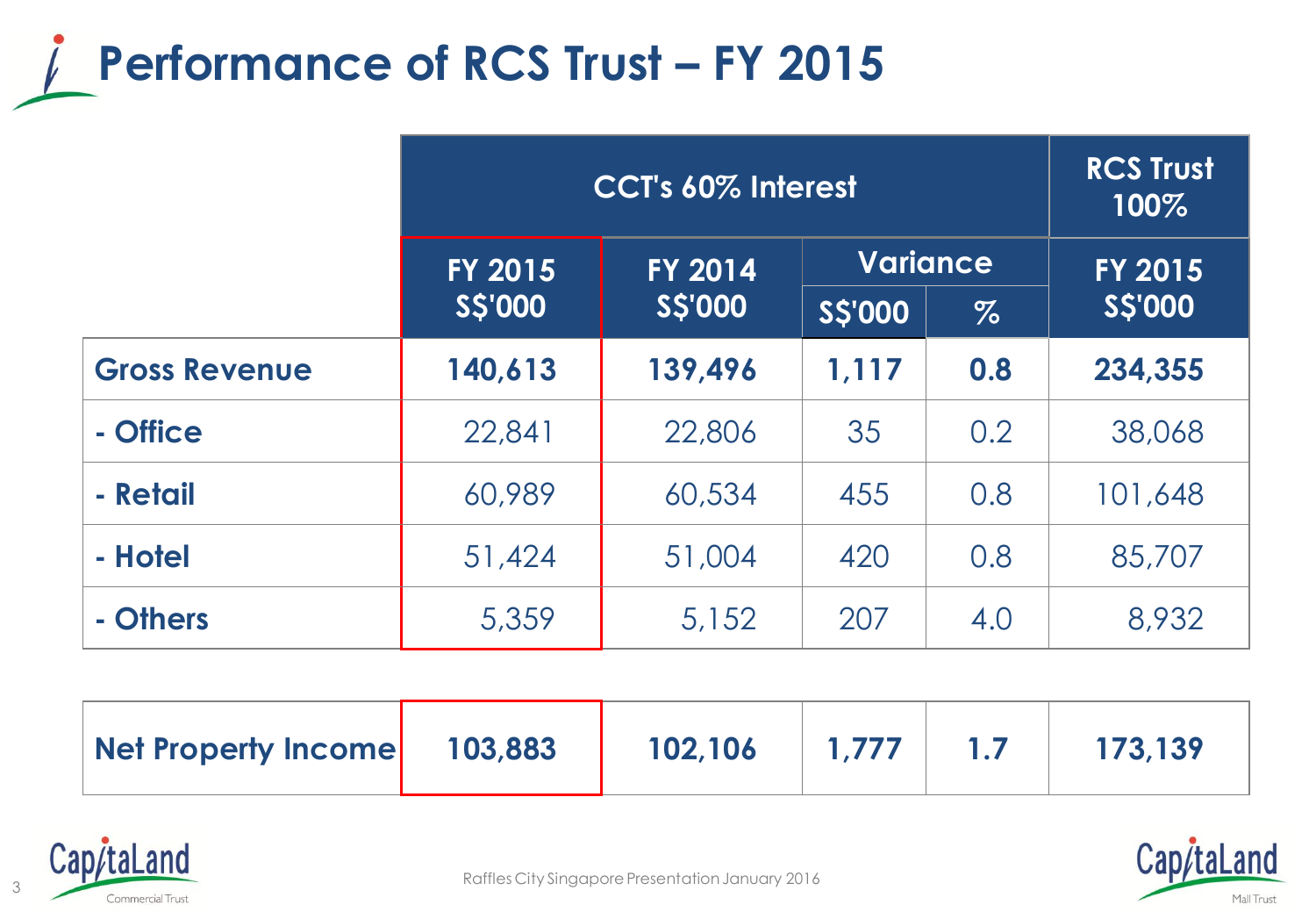

|                         | $\mid$ As at 31 December 2015 $\mid$ |
|-------------------------|--------------------------------------|
| Net Debt / Total Assets | 32.7%                                |

|                                               | <b>4Q 2015</b> |
|-----------------------------------------------|----------------|
| Net Operating Profit / CMBS Debt Service (1)  | 6.18x          |
| Net Operating Profit / Total Debt Service (2) | 4.78 x         |

#### Notes:

(1) NOP / CMBS debt service – (Net property income less other borrowing cost and trust expenses) / (CMBS interest expense)

(2) NOP / Total debt service – (Net property income less other borrowing cost and trust expenses) / (CMBS and bank loan interest expenses)



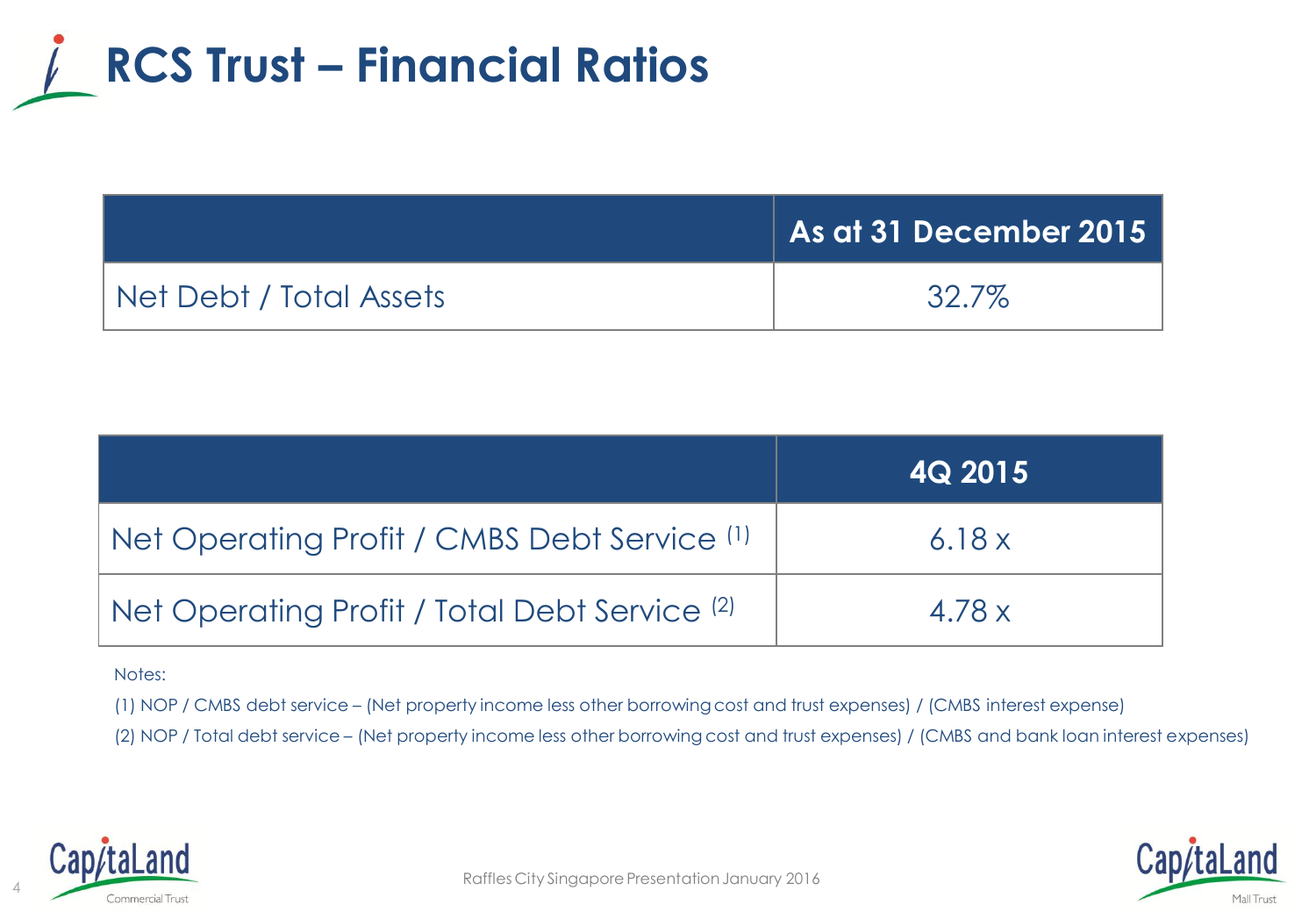#### **Raffles City Singapore – Summary**

| Key Details (As at 31 December 2015)  |                                                                                                                              |  |
|---------------------------------------|------------------------------------------------------------------------------------------------------------------------------|--|
| <b>Gross Floor Area</b>               | 3,449,727 sq ft (or 320,490 sq m)                                                                                            |  |
| Net Lettable Area                     | Office: 381,267 sq ft (or 35,421 sq m)<br>Retail: 423,442 sq ft (or 39,339 sq m)<br>804,709 sq ft (or 74,760 sq m)<br>Total: |  |
| Number of Tenants                     | Office: 41<br>Retail: 227<br>Hotels & Convention Centre: 1<br><b>Total:</b><br>269                                           |  |
| Number of Hotel Rooms                 | 2,030                                                                                                                        |  |
| Carpark Lots                          | 1,045                                                                                                                        |  |
| Title                                 | Leasehold tenure of 99 years expiring 15 July 2078                                                                           |  |
| Valuation<br>(as at 31 December 2015) | \$\$3,136.0 million by CBRE Pte. Ltd.                                                                                        |  |
| <b>Committed Occupancy</b>            | 98.7%<br>Office:<br>99.6%<br>Retail:<br>99.2%<br>Total:                                                                      |  |
| Award                                 | Green Mark (Gold) Award 2013 by Building Construction Authority                                                              |  |



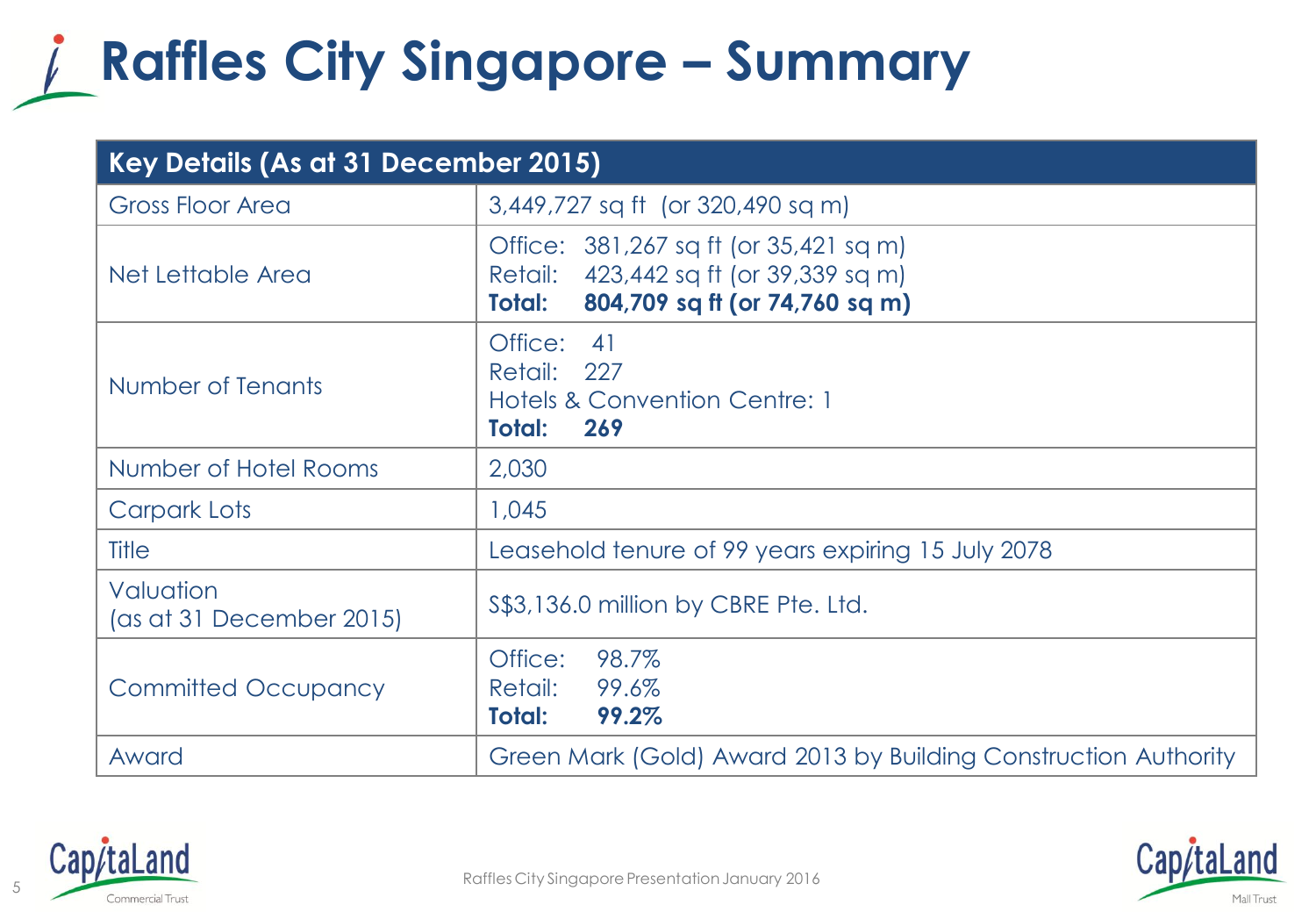#### **Lease Expiry Profile – Raffles City Tower (Office)**

**Leases up for Renewal as a % of Gross Rental Income as at 31 December 2015**



| <b>Weighted Average Expiry by Gross Rental Income</b> | 2.4 Years |
|-------------------------------------------------------|-----------|
|-------------------------------------------------------|-----------|





e and the commercial Trust<br>Commercial Trust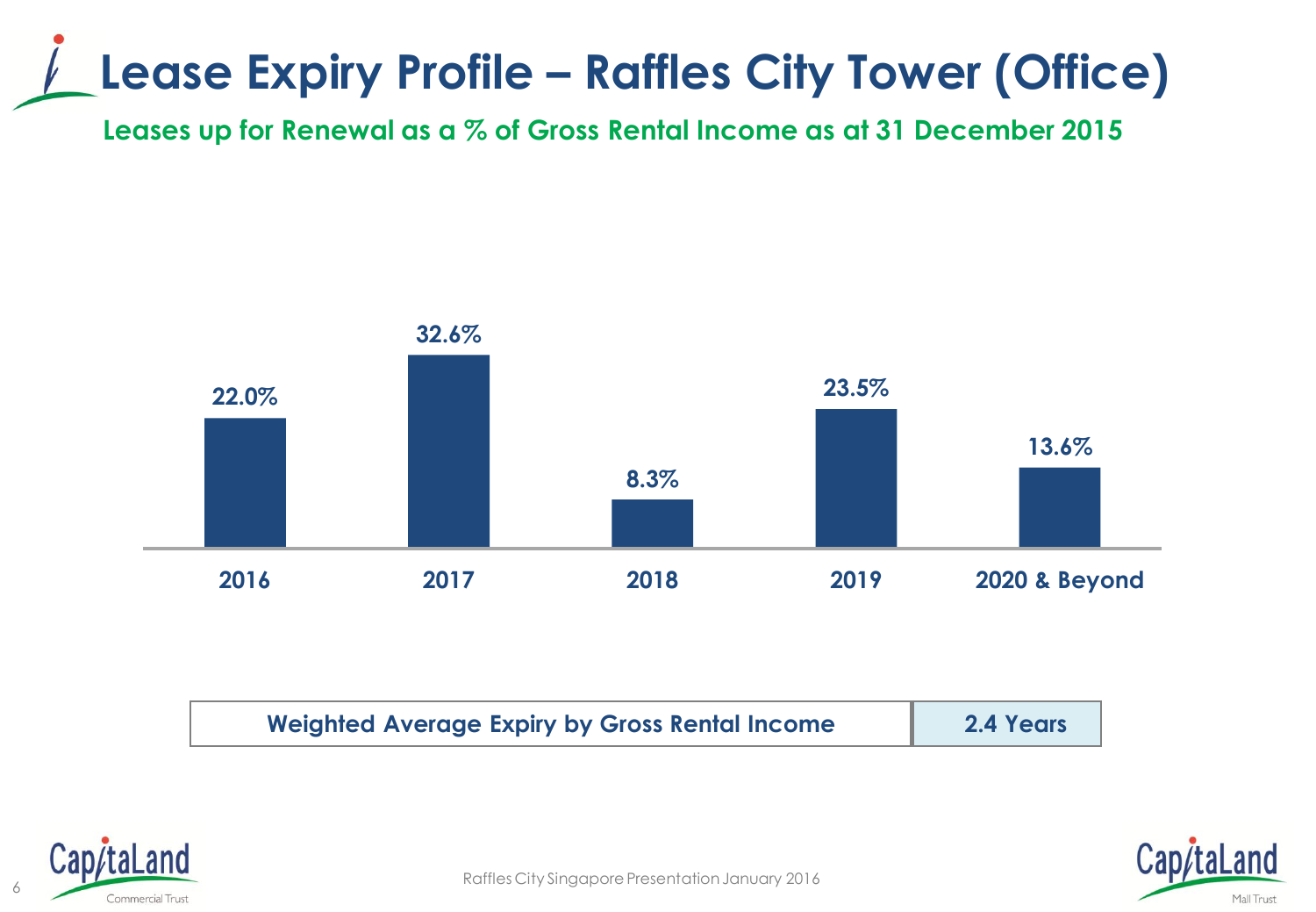#### **Lease Expiry Profile – Raffles City Shopping Centre**

**Leases up for Renewal as a % of Gross Rental Income as at 31 December 2015**



| <b>Weighted Average Expiry by Gross Rental Income</b> | 2.1 Years |
|-------------------------------------------------------|-----------|
|-------------------------------------------------------|-----------|





Raffles City Singapore Presentation January 2016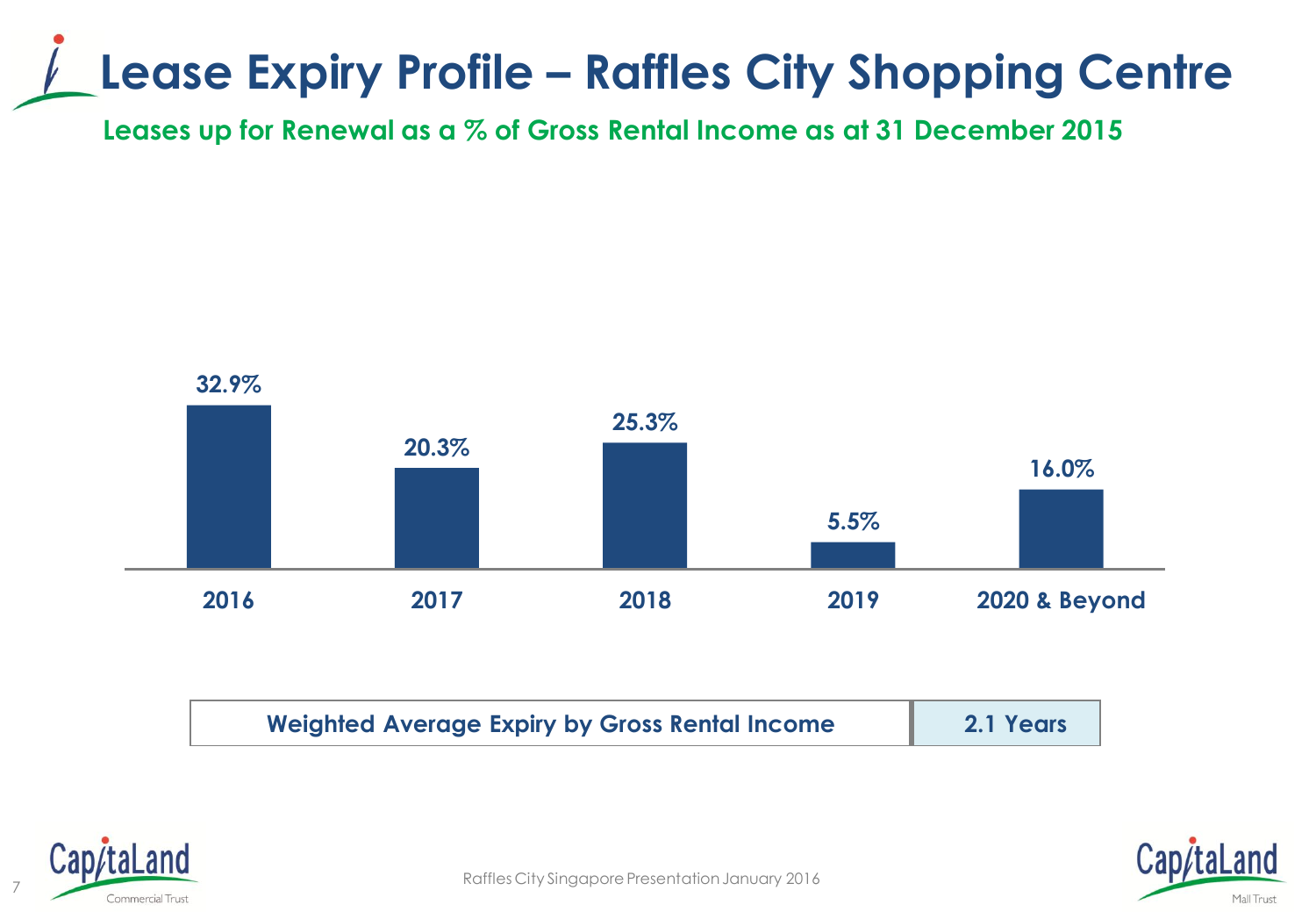### **Top 10 Tenants – Raffles City Tower (Office)**

| <b>Tenant</b>                                 | % of Gross Rental<br>Income <sup>(1)</sup> |
|-----------------------------------------------|--------------------------------------------|
| <b>Economic Development Board</b>             | 24.6                                       |
| <b>Accenture Pte Ltd</b>                      | 13.4                                       |
| <b>Philip Securities Pte Ltd</b>              | 12.1                                       |
| Total Trading Asia Pte. Ltd.                  | 7.6                                        |
| AAPC Singapore Pte Ltd                        | 5.1                                        |
| Raffles International Limited                 | 2.9                                        |
| Delegation of the European Union to Singapore | 2.5                                        |
| <b>Halcyon Agri Corporation Limited</b>       | 2.4                                        |
| Vertex Venture Management Pte. Ltd.           | 2.4                                        |
| Farallon Capital Asia Pte. Ltd.               | 2.2                                        |
| <b>Top 10 Tenants</b>                         | 75.2                                       |
| <b>Other Tenants</b>                          | 24.8                                       |
| <b>TOTAL</b>                                  | 100.0                                      |

(1) Based on gross rental income of existing tenants as at 31 December 2015.



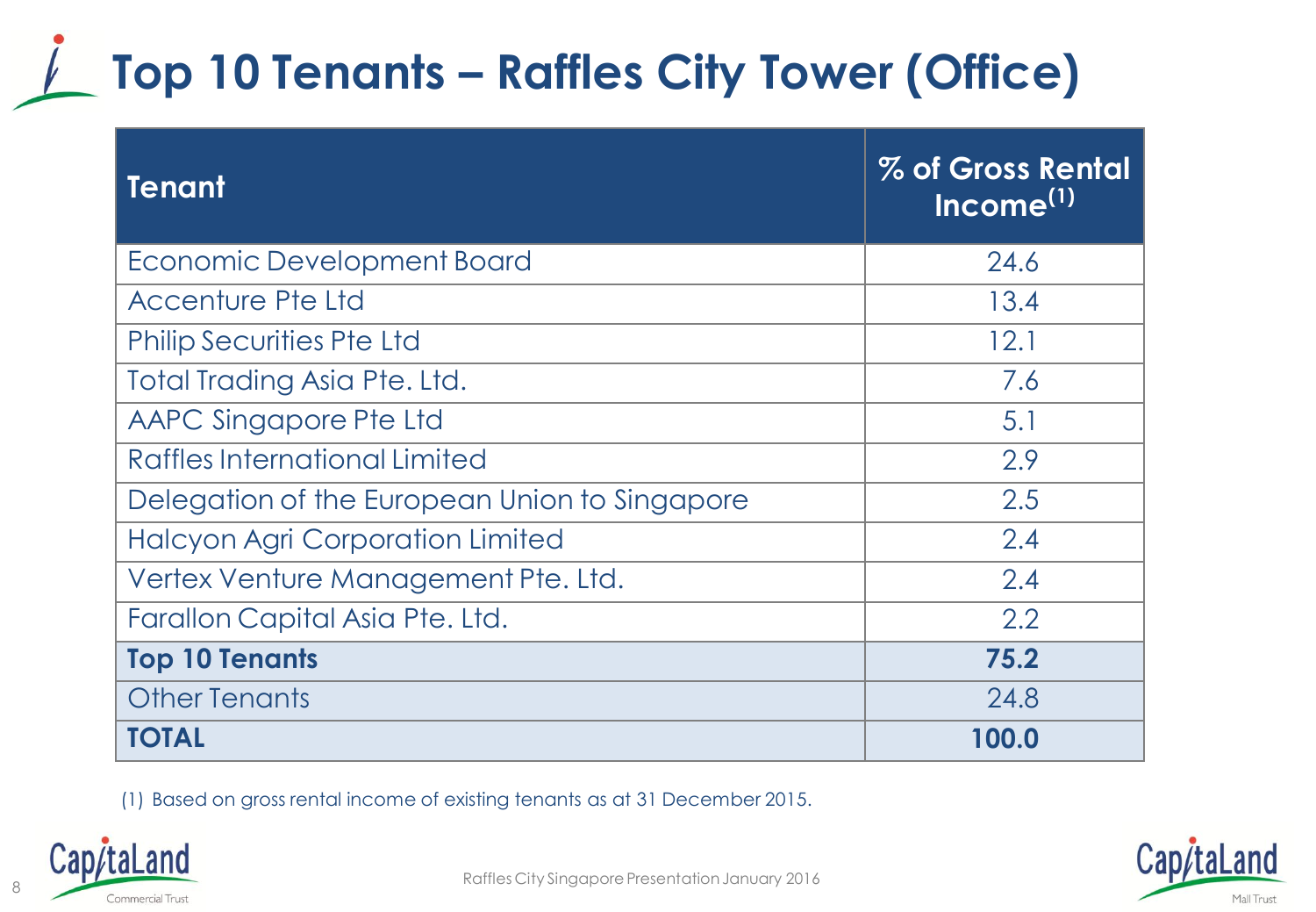## **Top 10 Tenants – Raffles City Shopping Centre**

| <b>Tenant</b>                         | % of Gross Rental<br>Income <sup>(1)</sup> |
|---------------------------------------|--------------------------------------------|
| Robinson & Co. (Singapore) Pte Ltd    | 14.4                                       |
| Wing Tai Clothing Pte Ltd             | 3.4                                        |
| Minor Food Group PLC                  | 3.0                                        |
| <b>Auric Pacific Group Limited</b>    | 2.7                                        |
| Cold Storage Singapore (1983) Pte Ltd | 2.5                                        |
| <b>Esprit Retail Pte Ltd</b>          | 2.3                                        |
| Jay Gee Enterprises (Pte.) Ltd        | 2.3                                        |
| Spa Esprit Group Pte Ltd              | 2.3                                        |
| Cortina Watch Pte Ltd                 | 2.2                                        |
| <b>DBS Bank Ltd</b>                   | 1.8                                        |
| <b>Top 10 Tenants</b>                 | 36.9                                       |
| <b>Other Tenants</b>                  | 63.1                                       |
| <b>TOTAL</b>                          | 100.0                                      |

(1) Based on gross rental income for the month of December 2015.



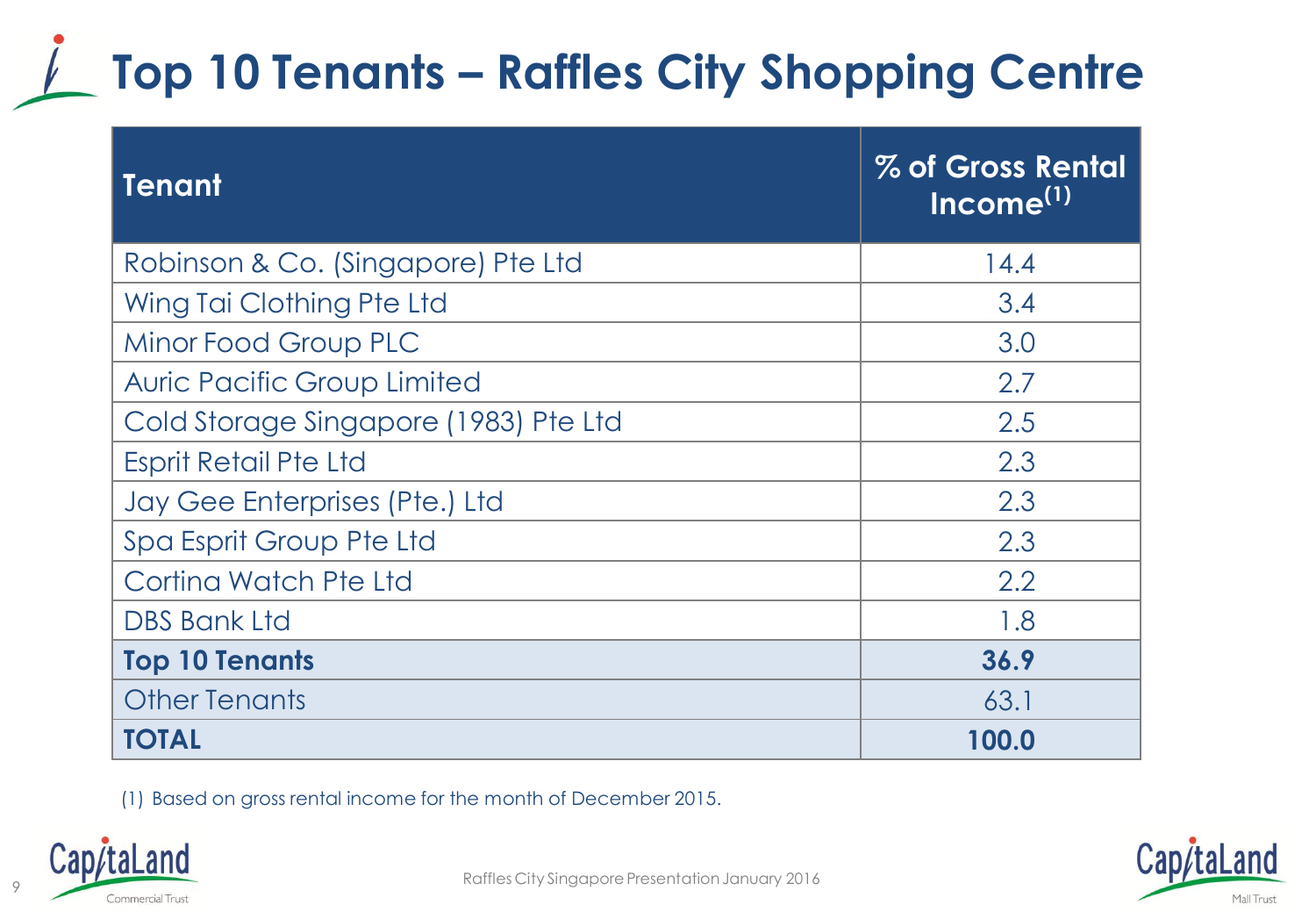#### **Trade Mix – Raffles City Tower (Office)**

**Tenant Business Sector Analysis by Gross Rental Income as at 31 December 2015**





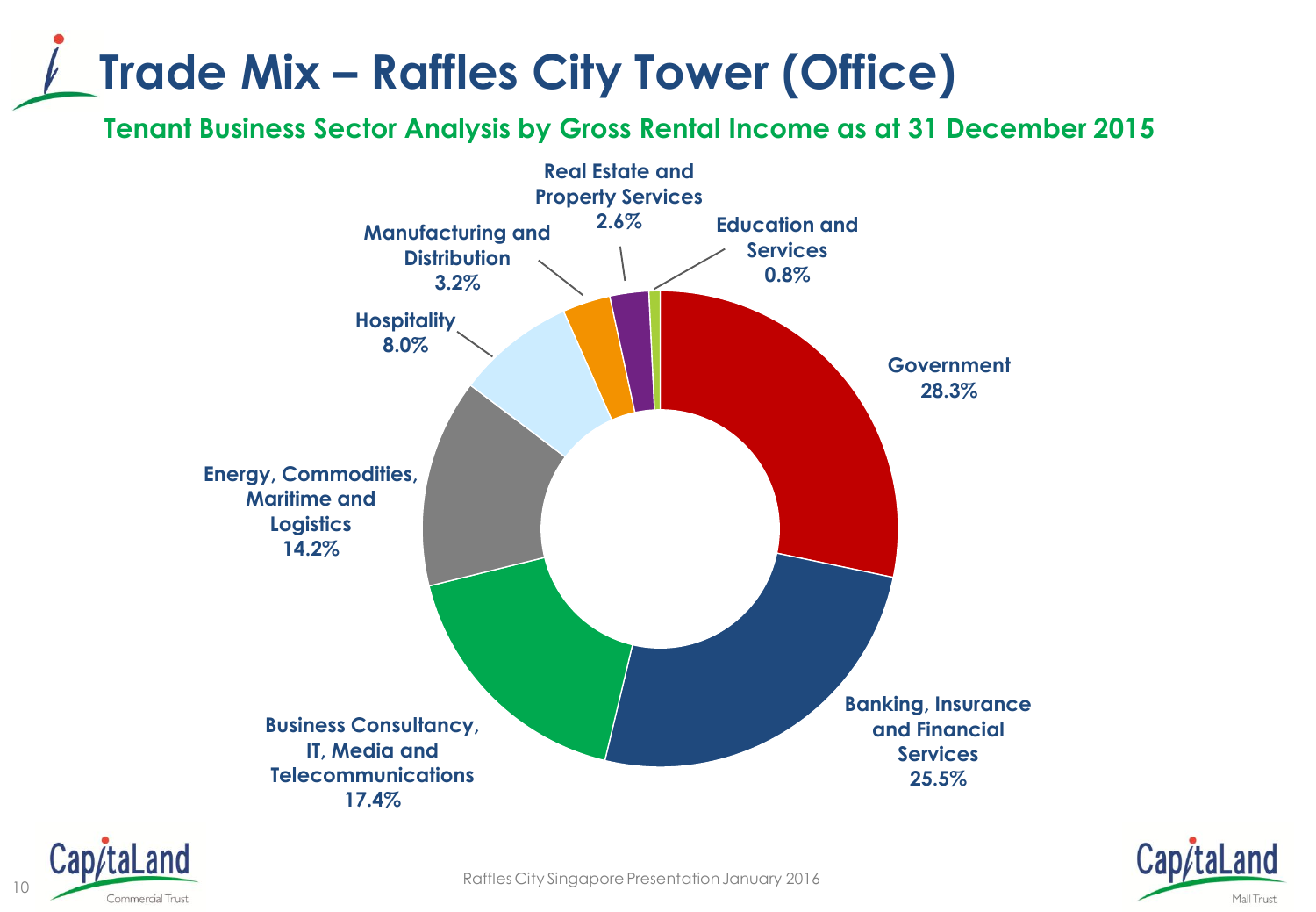#### **Trade Mix – Raffles City Shopping Centre**

**Tenant Business Sector Analysis by Gross Rental Income for the Month of December 2015(1)**



- (1) Excludes gross turnover rent.
- (2) Others include Luxury, Books & Stationery, Sporting Goods & Apparel, Electrical & Electronics, Houseware & Furnishings, Art Gallery, Music & Video, Toys & Hobbies and Information Technology.